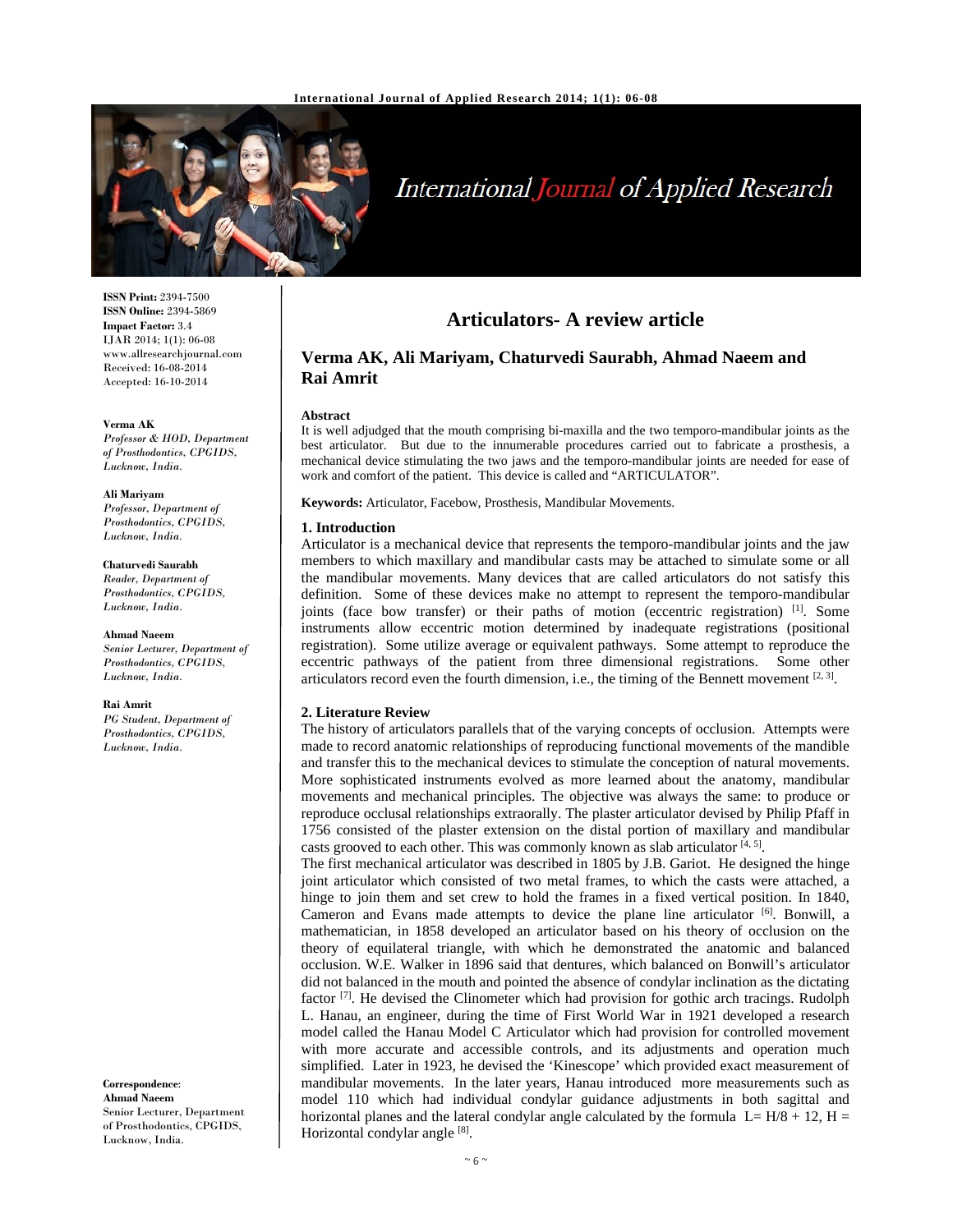#### **3. Clinical Implications**

The articulator is a rigid device with movement patterns determined by solid pathways, whereas the mandible is guided by muscles, ligaments and non-rigid joint surfaces, by the teeth and by complex neuro-muscular system. The mandible suspended by the ligaments and muscles is resilient and flexes under normal biologic stresses and the teeth are suspended in the membranes that respond to stresses in an elastic manner. The more adjustable the articulator, the factors of mandibular movements can be reproduced with a greater degree of accuracy. At the same time, more complicated the device, more the human errors involved [9, 10].

#### **4. Uses**

Articulators are used to mount diagnostic casts, to study the occlusion of a patient and as an aid in planning treatment procedures. It is used to hold the opposing casts in a predetermined fixed relationship. As an aid in the fabrication of dental restorations and lost dental parts. In the arrangement of artificial teeth for complete dentures, removable partial dentures and waxing in field partial dentures.

#### **5. Limitations**

An articulator is a mechanical instrument. It is subject to error in tooling and errors resulting from fatigue and wear. An articulator can stimulate but not duplicate jaw movements. Since the articulator may not reproduce exactly intraborder and functional movements, the mouth would be the best place to complete the occlusion, but using the jaws as an articulator also has limitations: Inability of humans to detect visually the finer changes in the motion. Making accurate marks in the presence of saliva. Exact location of the condyles. The resiliency of the supporting structures. The dentures are movable. Effectiveness of an articulator depends on the person who understands its constructions and purpose, the anatomy of the joints, their movements and the neuromuscular system, precision and accuracy in registering law relations and the sensitivity of the instrument to record these.

#### **6. Classification**

Articulators based on theories of occlusion [11].

# **A) Bonwill's Theory of Occlusion**

Teeth move in relation **t**o each other as guided by the condylar control and the incisal point. It is also known as the theory of equilateral triangle which has a 4 inch (10 cms) distance between the condyles and between each condyle and to the lower central incisor point. eg: Bonwill's articulator, Gysi simplex articulator. Since condylar guidances were not adjustable, the only movement in the horizontal plane is permitted.

#### **B) Conical Theory of Occlusion**

Lower teeth move over the surfaces of the upper teeth as over the surface of a cone, with a generating angle of 45 degrees and the central axis of the cone tipped at 45 degrees to the occlusal plane. eg. Hall Automatic articulator-teeth with 45 degrees cusps were necessary for constructing dentures on this type of articulator.

#### **C) Spherical Theory of Occlusion**

Proposed by G.S. Monson in 1918. The lower teeth move over the surface of the upper teeth as over the surface of a sphere with a diameter of 8 inches (20cms). The center of the sphere

is located in the region of the glabella and the surface of the sphere passes through the glenoid fossa along the articulating eminences or concentric with them. This theory was based on observations of natural teeth and skulls by Von Spee, a German anatomist. eg: Monson's Maxillo-Mandibular Instrument. The failure of these articulators based on theories is because of one common fault – provision was not made for variations from the theoretical relationship that occurs in different persons.

Articulators based on the types of records used for their adjustment: [12].

#### **7. Interocclusal Record Adjustment**

In this type only one potential relationship is possible in centric, protrusive and centric or lateral relation. Teeth casts on the articulator are accurate only in that position where the interocclusal records are made. The mechanical features that determine whether or not an articulator can be adjusted to accommodate interocclusal records include - Include adjustable horizontal condylar guidances. Variable control for the Bennett movement. Variable intercondylar distance. Split axis condylar guidance controls and adjustable incisal guidance control.

#### **B) Graphic Record Adjustment**

Since the border movements of the mandible are curved and are recorded graphically, the articulators also should be capable of producing or simulating these curved movements. These recordings are difficult and unreliable in edentulous patients.

#### **C) Hinge Axis Location for Adjusting Articulators**

The correct location of the opening axis of the mandible should be made, if not, the correct adjustment of these instruments is impossible.

III: According to the International Prosthodontic Workshop on Complete Denture Occlusion at University of Michigan in 1972.

# **Class I**

Simple holding instruments capable of accepting a single static registration. The first articulators were coined as "SLAB ARTICULATORS". Plaster indices extended from the posterior portion of the casts and were keyed to each other by means of these indices. eg: J.B. Gariot's hinge articulator (1805).

#### **Class Ii**

Instruments that permit horizontal as well as vertical motion but do not orient the motion to the temporo-mandibular joint with facebow transfer.

#### **Class – Ii – A**

Permit eccentric motion based on average or arbitrary values. In this type, the condyles are on the lower member and their paths are inclined at 15 degrees. Casts are amounted to this articulator according to Bonwill's theory. eg: Gritmann articulator (1899). Alfred Gysi' Simplex articulator (1914). This has the condylar path inclined at 30 degrees and the incisal fixed at 60 degrees.

#### **Class Ii- B**

Permit eccentric motion based on arbitrary theories of motion. eg. Maxillo-mandibular instrument designed by Monson in 1918 based on his spherical theory of occlusion.